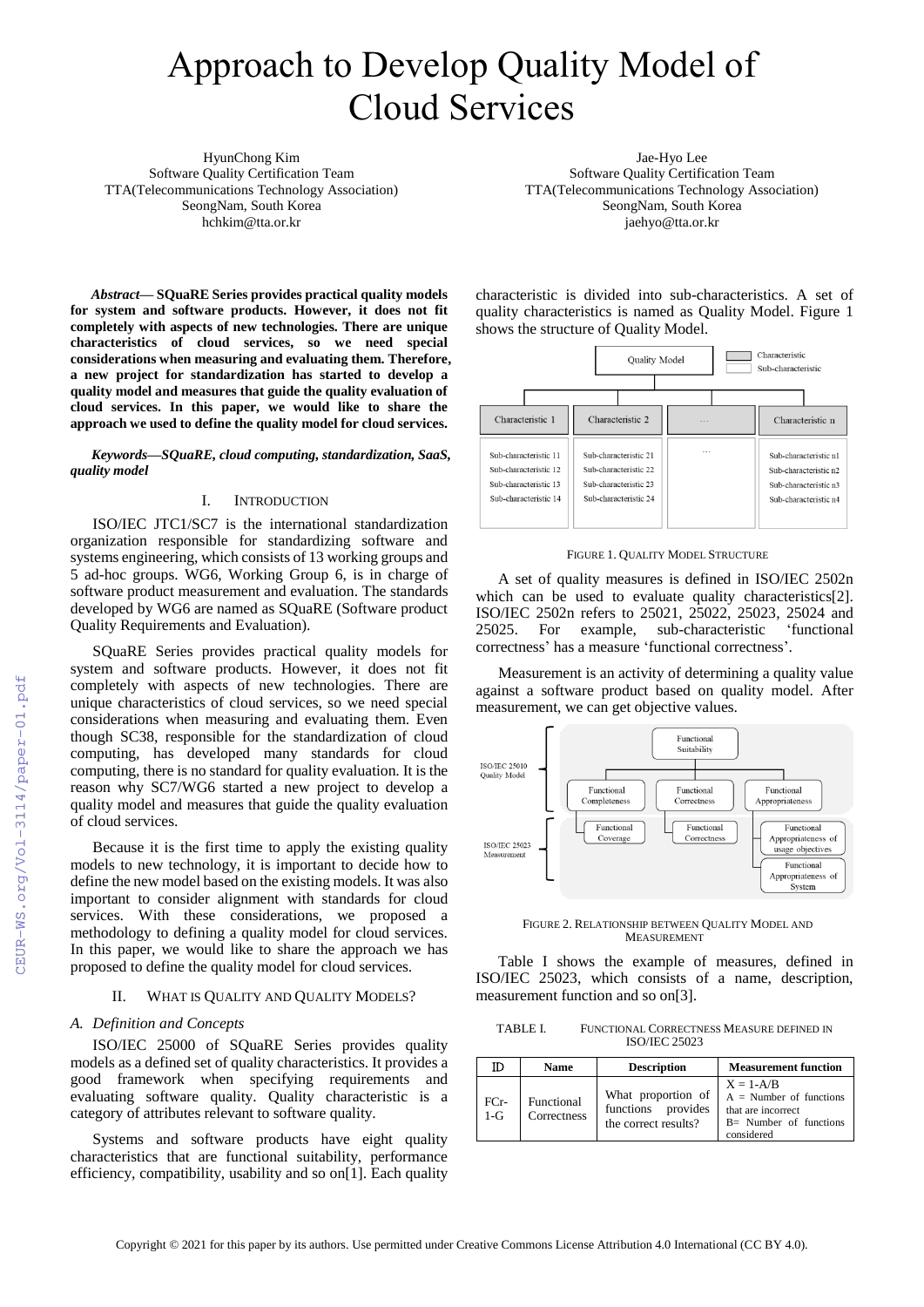# *B. SC7/WG6 Standards*

Table Ⅱ shows International Standards and Technical Specification developed by SC7/WG6. SC7/WG6 name these standards as SQuaRE (Software product Quality Requirements and Evaluation). There are five divisions that are 1) Product Quality General, 2) Quality Model, 3) Quality Measurement, 4) Quality Requirements and 5) Evaluation.

Until now, four quality models have been developed. ISO/IEC 25010[1] defines two quality models of system & software products, ISO/IEC 25011[4] defines the IT service quality model and ISO/IEC 25012 [5] defines the data quality model.

| TABLE II. | SC7/WG6 STANDARDS (NAMED SQUARE SERIES) |
|-----------|-----------------------------------------|
|-----------|-----------------------------------------|

| Standard #              | <b>Name of Standards</b>                                                    |             |
|-------------------------|-----------------------------------------------------------------------------|-------------|
| <b>ISO/IEC 25000</b>    | Guide to SQuaRE                                                             |             |
| <b>ISO/JEC 25001</b>    | Planning and Management                                                     |             |
| <b>ISO/JEC 25010</b>    | System and Software Quality Models                                          |             |
| <b>ISO/IEC TS 25011</b> | <b>IT Service Quality Model</b>                                             |             |
| <b>ISO/IEC 25012</b>    | Data Quality Model                                                          |             |
| <b>ISO/JEC 25020</b>    | Measurement Reference Model                                                 |             |
| <b>ISO/IEC 25022</b>    | Measurement of Quality in Use                                               |             |
| <b>ISO/JEC 25023</b>    | Measurement of Sys. & SWP Quality                                           |             |
| <b>ISO/IEC 25024</b>    | Measurement of Data Quality                                                 | Measurement |
| <b>ISO/JEC TS 25025</b> | Measurement of IT Service Quality<br>(TS)                                   |             |
| <b>ISO/IEC 25030</b>    | <b>Quality Requirement</b>                                                  |             |
| <b>ISO/JEC 25040</b>    | <b>Quality Evaluation Process</b>                                           |             |
| <b>ISO/IEC 25041</b>    | Evaluation Guide for<br>Developers,<br>Acquirers and Independent Evaluators |             |
| <b>ISO/IEC 25045</b>    | <b>Evaluation Module for Recoverability</b>                                 |             |

## III. DEVELOPMENT APPROACH

In SQuaRE Series, there are well-defined quality models for measuring and evaluating system & software products, IT service, data, and so on. To define the quality model of cloud services, we can first use the existing models and then add new quality characteristics based on SC38 standards.

Figure 3 shows the methodology to develop the quality model of cloud services. To define the quality model, we propose to take the following steps for the quality model development.

- Step 1) Select quality characteristics from the existing quality models of SQuaRE Series
- Step 2) Suggest new quality sub-characteristics based on SC38 standards
- Step 3) Classify the sub-characteristics into appropriate characteristics

After the quality model is defined, the next steps to develop quality measures and a guideline are as follows:

Step 4) Select appropriate quality measures from the existing measurement standards

- Step 5) Add new measures for the newly defined characteristics
- Step 6) Provide the guideline for the model and measurement standards



FIGURE 3. APPROACH TO DEVELOP THE QUALITY MODEL OF CLOUD **SERVICES** 

# IV. QUALITY MODEL DEVELOPMENT OF CLOUD **SERVICES**

In this chapter, we describe in detail the three steps to define the quality model.

# *A. (Step 1) Selecting Sub-characteristics from Existing Quality Models for Cloud Services Provided by CSP*

## *1) Application of Product Quality Model*

Since CSP(Cloud Service Provider) provides a software, platform and infrastructure as a service, cloud services provided by CSP can be evaluated by system and software product quality model, called 'product quality model', defined in ISO/IEC 25010 [1].

As explained earlier, the product quality model is applicable to both computer systems and software products. The computer system includes computer hardware, software and data, not communication systems. With the cloud computing point of view, we can interpret the computer system and software products as infrastructure, platform and application provided by CSP. For this reason, we can apply this model to cloud services.

## *2) Application of IT Services Quality Model*

There are two types of IT services which are defined in ISO/IEC TS 25011 [4]:

- Services completely automated provided by an IT system (type a)
- Services provided by a human using an IT system (type) b)

According to the types of IT services, cloud services provided by CSP are highly related to 'type a' because they have the following characteristics:

- CSC(Cloud Service Customer) provisions computing capabilities automatically or with minimal interaction with CSP
- One or more capabilities offered via cloud computing invoked using a defined interface. In other words, the capabilities are offered with minimal interaction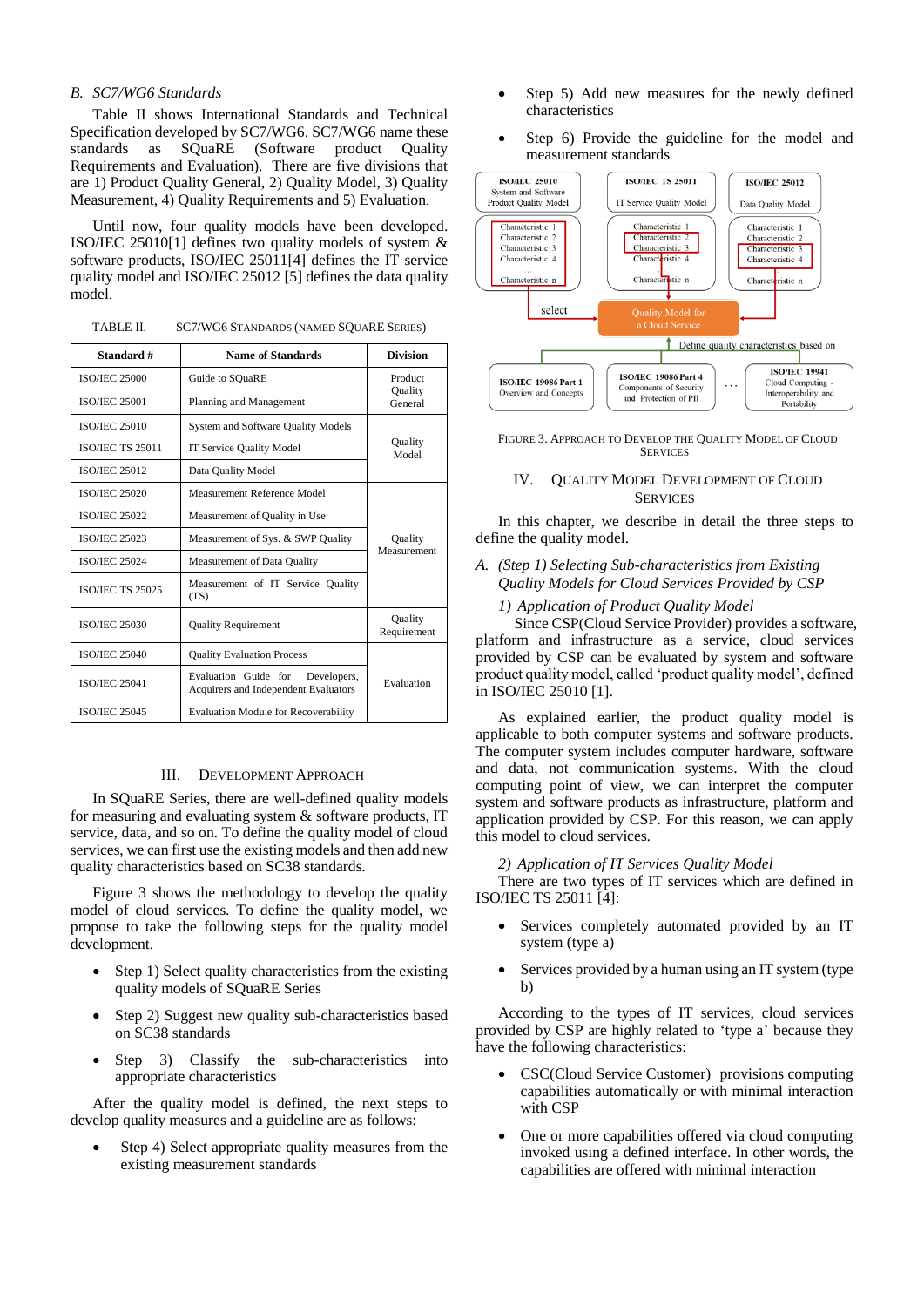As well as type a), we also should consider type b) in some sense, because there are sub-roles of CSP, customer support and care representative that provide customer services to CSC. For this reason, we can partially apply the IT service quality model.

There are similar sub-characteristics between the product quality model and IT service quality model. For this case, we suppose that the product quality model takes precedent over the service model because CSP provides the services by using the existing functions rather than implementing new components. That is why the yellow circle is in front of the rectangle and triangle in Figure 4. Because we partially apply the IT service quality model, the partial blue rectangle is used for defining quality model of cloud services.

Because the product and data quality model can be fully applied, a full circle and triangle are used in Figure 4. Figure 5 shows SQuaRE view of the quality model development approach.



FIGURE 4. QUALITY MODEL DEVELOPMENT APPROACH OF CLOUD SERVICES BY CSP



FIGURE 5. QUALITY MODEL DEVELOPMENT APPROACH OF CLOUD SERVICES BY CSP WITH SQUARE VIEW

## *3) Application of Data Quality Model*

Although quality characteristics for data are implicitly connected to the product quality model, data quality model has been defined to complement the product quality model.

In case of system software such as operating systems, data quality is more crucial than application software. This is the

reason why we should be concerned with the data quality for PaaS and IaaS because they handle data intensively. For this reason, we will apply the data quality model for PaaS and IaaS. In case of SaaS, it is enough to apply the product quality model without the data quality model. Figure 6 and 7 show the suggested application scope of the quality models of SaaS, PaaS and IaaS.



FIGURE 6. QUALITY MODEL OF SAAS BY CSP



FIGURE 7. QUALITY MODEL OF PAAS AND IAAS BY CSP

*B. (Step 2) Adding New Sub-characteristics based on SC38 Standards*

For Step 2, we define new quality sub-characteristics by analyzing the following aspects of cloud computing that are specified in the standards of SC38 (See Figure 8).

- Key Characteristics of Cloud Computing described in ISO/IEC 22123-1 [6]
- Cross-Cutting Aspects of Cloud Computing described in ISO/IEC 17789 [7]
- Cloud Service Level Agreement (SLA) described in ISO/IEC 19086-1 [8], 19086-2 [9], 19806-3 [10] and 19086-4 [11]
- Interoperability and Portability described in ISO/IEC 19941 [12]
- Data Flow, Data Categories and Data Use described in ISO/IEC 19944 [13]

For example, one of the key characteristics of cloud computing is 'measured service' because CSC pays for cloud